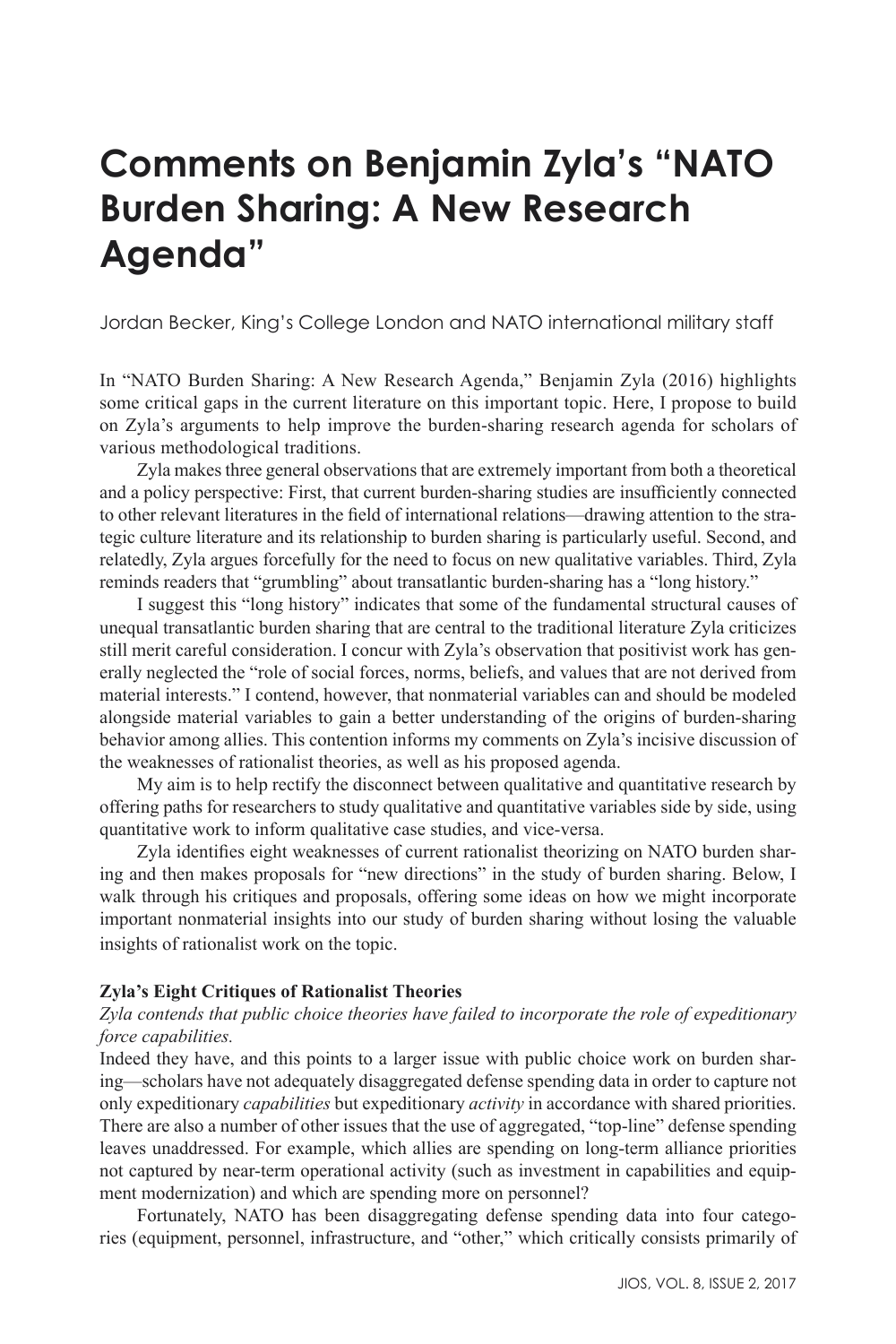operations and maintenance [O&M] expenditures) since 1971 for personnel and equipment and since 1985 for infrastructure and O&M. Becker (2017) demonstrates the extent to which O&M spending among allies predicts the kind of operational burden sharing that qualitative studies (Haesebrouck 2016; Zyla, 2015) focus on. Figure 1 below visualizes the close correlation between O&M spending and Haesebrouck's fuzzy-set score for operational burdensharing in Libya. Figure 2 does the same for O&M spending and ISAF troop contributions.



Bivariate correlation between O&M expenditures and Haesebrouck's fuzzy-set score for Libya operational burden sharing; this figure demonstrates the correlation between O&M spending and operational burden sharing during a single conflict over less than one year.



#### **Figure 2.**

Bivariate correlation between O&M expenditures ISAF troop contributions per 1,000 citizens: this figure demonstrates the strong correlation between O&M spending and operational burden sharing during the entire period of the ISAF mission.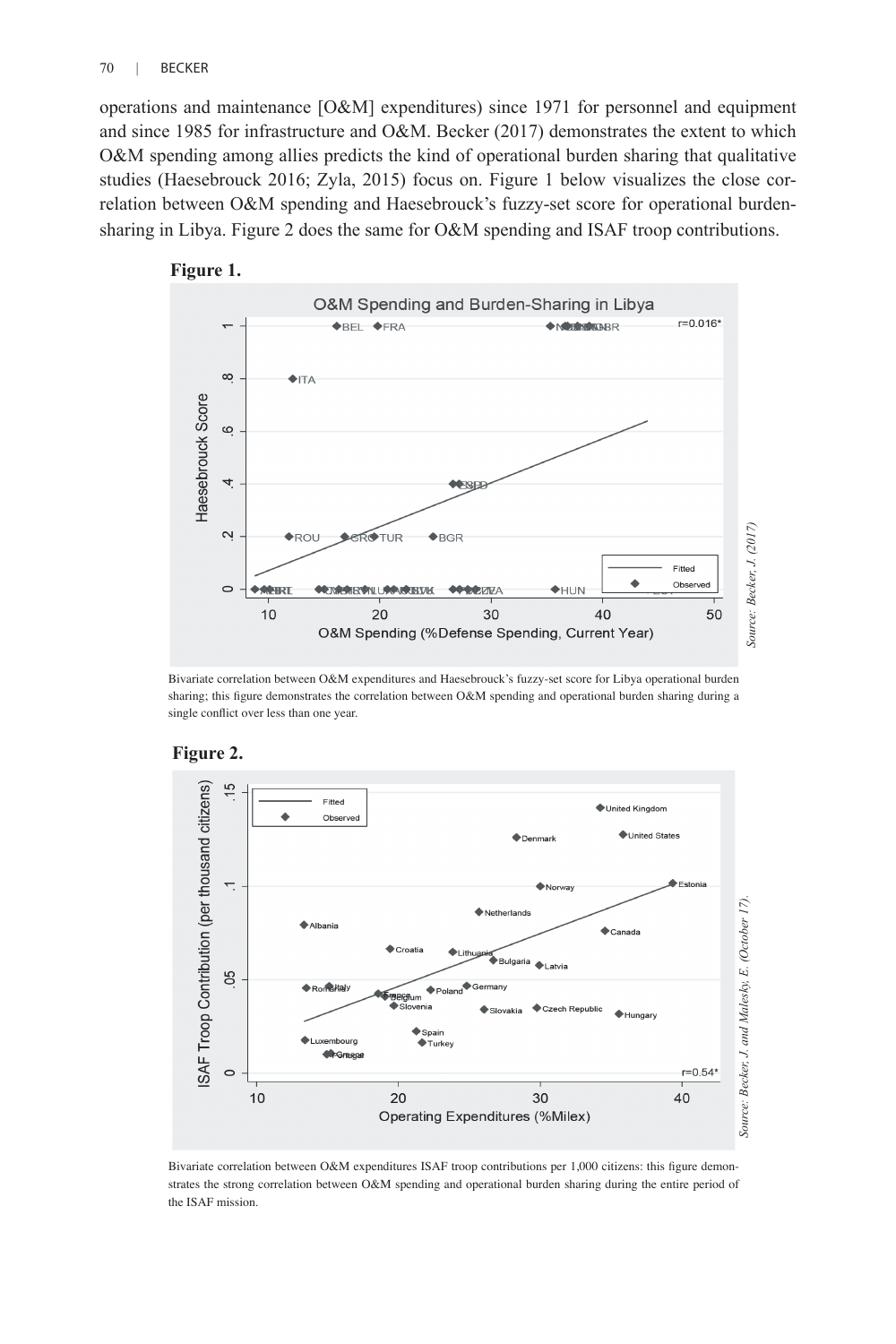These examples of how disaggregating defense spending data into the four categories agreed by NATO allies (and since 2006 used by the European Defence Agency [EDA] as well) can address Zyla's concern with the incorporation of expeditionary force capabilities (and their use) are two among many covered in detail in Becker (2017).

#### *Zyla contends that positivist burden-sharing models have not looked inside states or incorporated values.*

The first portion of this critique, that positivist burden-sharing models have not looked inside states, appears to me to be incorrect. Various internal features of states have been addressed in positivist burden-sharing studies. Zyla is correct that the canonical literature frames alliance burden sharing as a collective action problem, identifying effects flowing from national wealth to overall defense investment (Olson and Zeckhauser 1966) and varying according to production technology (Oneal 1990) and the extent to which large states can exclude smaller states from benefits of their defense investment (Sandler and Hartley 1999).

However, the defense economics literature also includes a great many studies on the causes and effects of defense spending choices, conducted at the level of single states (Abell 1992; Aschauer 1989; Caruso 2012; Griffin, Devine, and Wallace 1982; Malizard 2014; Yildirim and Sezgin 2003), and multiple states (Tang, Lai, and Lin 2009; Lin 2012; Chang 2014; Pan 2014; Paul 1996; Zhong 2015; Ramey 2012). The issue is not that positivist scholars have not looked inside states but rather that such studies often fail to account for the full suite of variables proposed by the international security literature, and they offer conflicting results.

The second portion of Zyla's critique that the positivist literature fails to incorporate values touches this latter point. Becker and Malesky (2017) have proposed the use of Automated Content Analysis of national strategic documents to extract and measure one dimension of national strategic culture (Atlanticism) and to assess its relationship with material burden sharing behavior. This type of work can help bridge the positivist-constructivist gap that Zyla so insightfully identifies. Rather than jettisoning positivist methods, I suggest incorporating strategic cultural variables into the modeling techniques used by positivist scholars. Doing so allows scholars to gauge tendencies across many states and over long time periods and can point us in fruitful directions for more detailed case studies.

*Zyla contends that "states do not exclusively seek relative but also absolute gains in their burden-sharing, decision-making process, following a logic of appropriateness. In turn, those practices must be contextualized in the explanations, in addition to what domestic variable analyses are able to offer."*

I share Zyla's view here. I suggest that in addition to contextualizing burden-sharing practices, we can also analyze them in more traditional ways, such as those proposed above, or, for example, by examining the effect of the NATO Defense Planning Process (NDPP) and the related Wales Pledge on Defense Investment on Allies' burden-sharing behavior.

Positivist analytical methods allow us to model such nonmaterial variables *alongside*  domestic variables *and* the canonical variables highlighted by the public choice and international security literature—namely national wealth and threat-related variables. In particular, we can use quantitative differences in behavior between NATO allies and non-NATO states that are members of the EU to help assess the effect of NATO-specific attempts at collective action.

### *Zyla critiques the canonical public choice theorizing on burden sharing (Olson & Zeckhauser, 1966) for failing to model the defense of the alliance as not exclusively a pure public good and as producing multiple outputs.*

I contend this claim is unfair to the vast array of public choice literature that has flowed from Olson and Zeckhauser's fundamental work. Joint product theorizing on burden shar-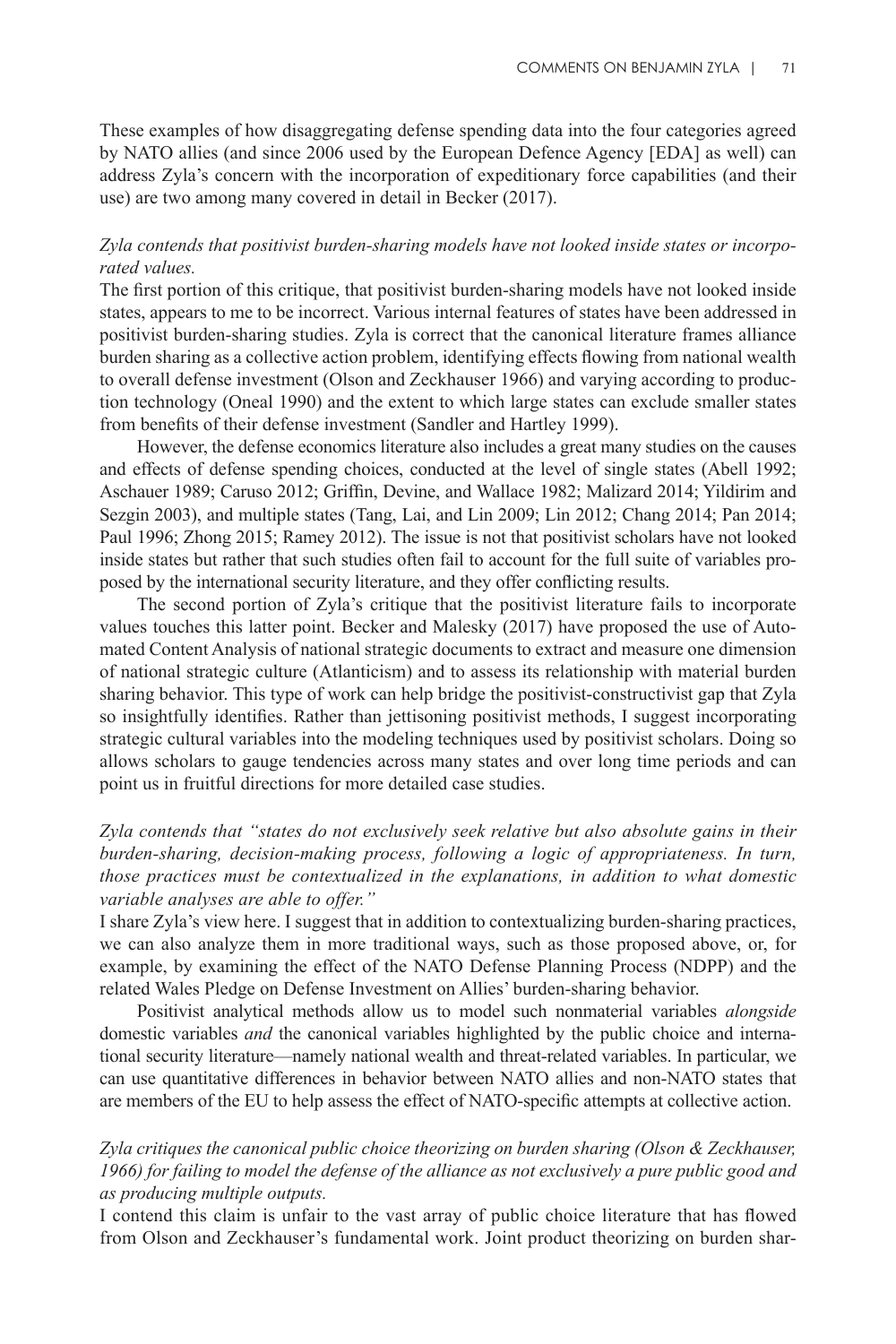#### 72 | BECKER

ing (Sandler and Hartley 1999; Sandler T. 1993; Sandler and Forbes 1980; Sandler and Hartley 2001) has explored, theorized, and tested a variety of hypotheses regarding the extent to which defense is purely public. Incorporating these insights into models of burdensharing behavior that also include nonmaterial variables is consistent with Zyla's entreaties to broaden the scope of burden-sharing analysis.

# *Zyla asserts that "the collective action models presume that allies decide on the size of their contributions in isolation—that is without consulting their allies and partners."*

Zyla is certainly correct to note the importance of the cooperative nature of alliances and particularly NATO. NATO allies systematically coordinate their contributions in the NDPP. The collective action models do not necessarily presume that allies do not coordinate; the question is, rather, how to model this coordination and evaluate its effects. Spangler (2017), for instance, highlights the utility of adding non-NATO EU members into economic models. This approach would be particularly fruitful for addressing the extent to which the formalized consultation process in NATO affects burden-sharing behavior.

# *Zyla reiterates the "forms of contribution" critique made in his first point.*

I contend this critique can and should be addressed, at least initially, by simply disaggregating the available quantitative data in the ways discussed above. Doing so can lead us to a more nuanced understanding across allies and can help identify fruitful areas in which to conduct more detailed case studies using different methodological tools. This is an avenue that has not been adequately explored.

# *Zyla contends that the public good model is static.*

The many studies that find their lineage in the public good model include a great number that make use of dynamic models. Perhaps the most notable among these is "Buttery Guns and Welfare Hawks," in which Whitten and Williams (2011) develop a series of dynamic simulations to test their hypothesis that "some governments may use military spending as a means of advancing their domestic non-military objectives"—behavior that is at the center of NATO burden-sharing debates. Becker and Malesky (2017) also use a dynamic Error Correction Model to estimate the effects of a shift in strategic culture over time.

# *Zyla contends that the collective action model does not withstand empirical analysis.*

Empirical analysis (Becker, 2017) has identified several shortcomings of the collective action models of defense spending and burden sharing. I contend, though, that in order to conduct empirical analysis that addresses these shortcomings over a long period of time and across the now twenty-nine NATO allies, or the thirty-five states that are currently either NATO or EU members, large-*n* quantitative studies need to be part of our methodological toolkit.

# **Implications and New Directions**

Zyla's discussion of the implications of his critique of the positivist burden-sharing literature focuses on the role of strategic culture in shaping state preferences and, ultimately, burden-sharing behavior. The idea that strategic culture belongs in the burden-sharing discussion should, by now, be uncontroversial. The question is *how* to include strategic culture in a mutually intelligible discussion taking place across methodological divides. Alastair Iain Johnston (1995) aptly characterized this difficulty long ago: "The problem for structuralists is to explain differences in strategic behavior across strategic cultures when structural conditions are constant . . . [and] the problem for culturalists is to explain similarities in strategic behavior across varied strategic cultures."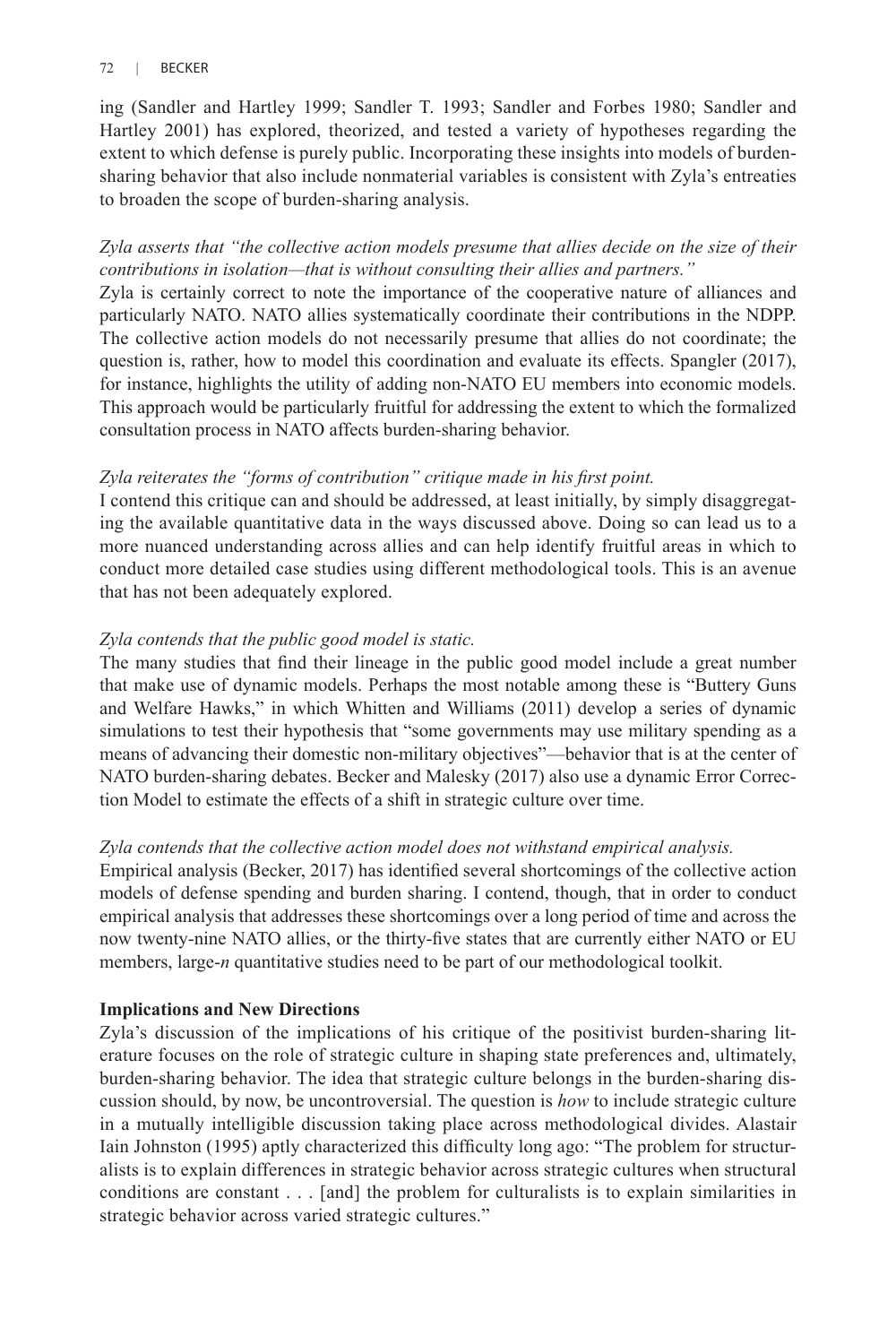Beyond noting that strategic culture belongs in the burden-sharing discussion, Zyla identifies three areas in which strategic culture can be usefully integrated into the conversation: First, he notes that strategic culture could be a relevant variable for understanding "what things [allies] pay for when NATO is asking for funding or troops for military operations." Operationalizing strategic culture, via Automated Content Analysis or other methods, and disaggregating defense expenditures is one way to do this quantitatively. Quantitative studies of this nature have a value of their own and can also help orient qualitative studies that would provide additional value. This approach also addresses Zyla's second point regarding future research—that strategic culture or "ideational variables" should be evaluated as intervening or independent variables affecting alliance behavior.

Using Automated Content Analysis of national strategic documents to operationalize strategic culture also helps with Zyla's third point regarding future perspectives: That strategic culture is resistant to change and, therefore, "one would expect longitudinal cultural continuity, which could be studied." By using Automated Content Analysis to analyze national strategic documents, Becker and Malesky (2017) found that the Atlanticist/Europeanist dimension of strategic culture among allies was stable over time but not static; it varies not only across but within countries over time. This variation can indeed be studied, and I hope that Becker and Malesky's piece is the first among many to make use of this strategy for operationalizing strategic culture.

#### **Concluding Remarks—Closing Gaps**

Finally, Zyla indicates that there are two critical gaps in the strategic culture literature. First, it is "too coherent" and "too continuous"; he argues that "certain models of strategic culture do not allow for changes in strategic behavior suggesting strategic-cultural continuity and remain overly descriptive rather than analytical." Here again, the use of Automated Content Analysis to operationalize strategic culture in a way that avoids opportunistic analysis designed to validate analysts' priors can be of help. Rather than argue about whether or not strategic culture *should* theoretically vary over time, Becker and Malesky use a relatively new methodological tool to evaluate *if* and *how much* it has varied over time, and they find that strategic culture is indeed stable, but it is *not static*. This finding is consistent with much theorizing on strategic culture but takes the important step of operationalizing this withincountry variation to move from description to analysis.

This operationalization technique and its implications also address Zyla's critical concern that "while the positivist literature on burden sharing cherishes the quantitative measuring of variables, the constructivist literature on alliances has yet to find an answer to the question whether ideas can be measured and ranked vis-à-vis competing ideas as well as how they can be compared to those material variables." By using Automated Content Analysis to score national security documents Becker and Malesky propose one way of measuring and ranking a dimension of strategic culture. By using that dimension as an independent variable and assessing its effect on operational burden sharing in a multivariate model, they compare it to a series of material variables. And by adding it to models assessing the effects of unemployment and fiscal rules on burden sharing behavior, Becker (2017) links strategic culture to the domestic political economies of allies. I contend that doing so opens countless opportunities to address the flaws in the existing burden-sharing literature that Zyla has so insightfully identified.

#### **REFERENCES**

Abell, J.D. (1992). Defense Spending and Unemployment Rates. *American Journal of Economics and Sociology 51.1*, 27–42.

Aschauer, D.A. (1989). Is public expenditure productive? *Journal of monetary economics 23.2* , 177–200.Barker, T., Dunne, P., and Smith, R. (1991). Measuring the peace dividend in the United Kingdom. *Journal of Peace Research 28.4*, 345–58.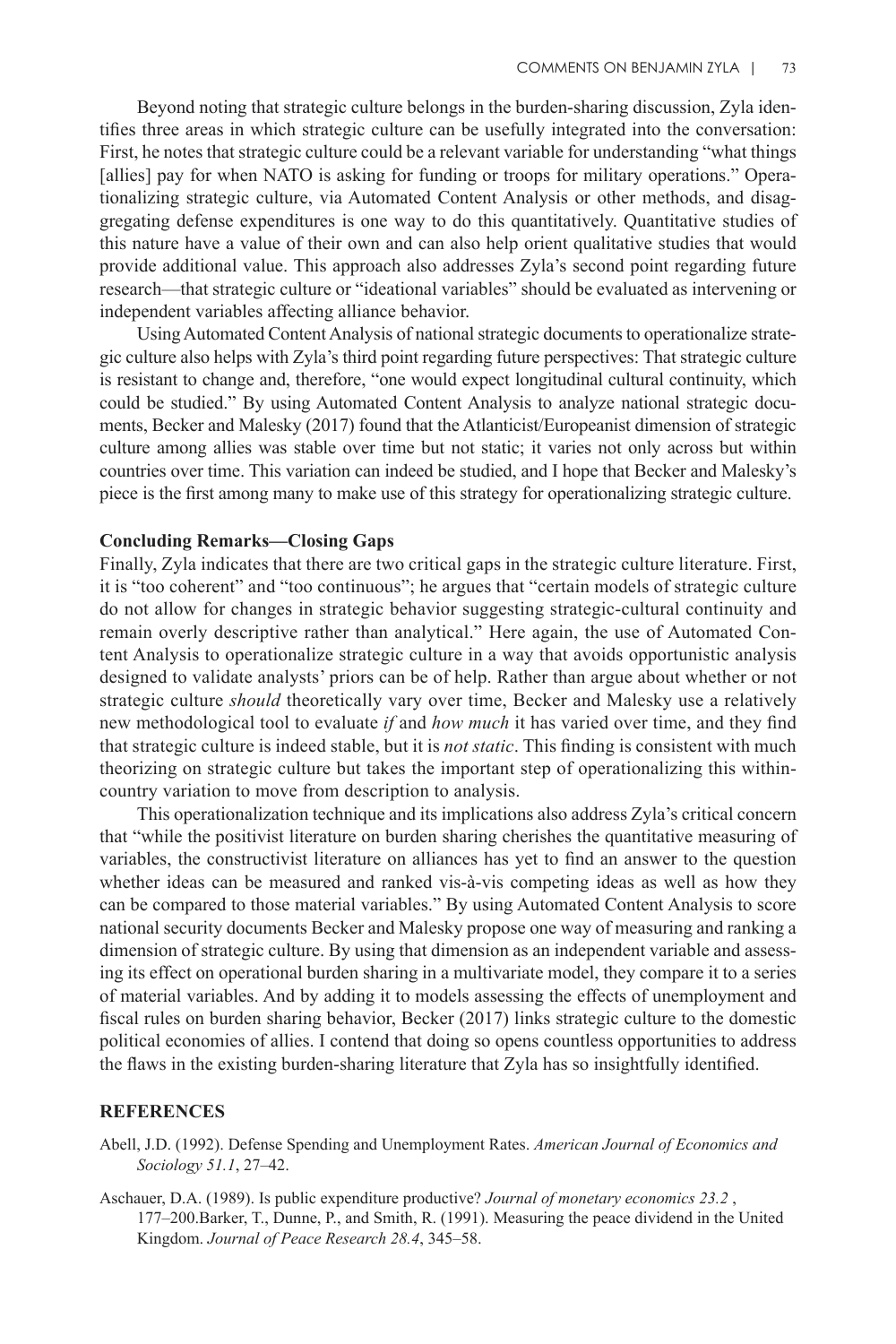- Becker, J. (2015). Rusty Guns and Buttery Soldiers: The Effect of Unemployment on Transatlantic Defense Spending. *Under Review, Available at SSRN*.
- Becker, J. (2017). The Correlates of Transatlantic Burden Sharing: Revising the Agenda for Theoretical and Policy Analysis. *Defense & Security Analysis, 33*(2), 131–57.
- Becker, J. and Malesky, E. (2017). The Continent or the Grand Large? Strategic Culture and Operational Burden-Sharing in NATO. *International Studies Quarterly*, 61(1), 163-80.
- Caruso, R. and Francesco, A. (2012). Country survey: military expenditure and its impact on productivity in Italy, 1988–2008. *Defence and Peace Economics 23.5*, 471–84.
- Chang, T., Lee, C-C., Hung, K., and Lee, K-H. (2014). Does military spending really matter for economic growth in China and G7 countries: The roles of dependency and heterogeneity. *Defence and Peace Economics 25.2* , 177–91.
- Griffin, L.J., Devine, J.A., and Wallace, M. (1982). Monopoly capital, organized labor, and military expenditures in the United States, 1949-1976. *American Journal of Sociology*, S113-S153.
- Haesebrouck, T. (2016). NATO Burden Sharing in Libya: A Fuzzy Set Qualitative Comparative Analysis. *Journal of Conflict Resolution, DOI: 10.1177/0022002715626248*, 1-27.
- Huang, J-T. and Kao, A-P. (2005). Does Defence Spending Matter to Employment in Taiwan? *Defence and Peace Economics*, 101–115.
- Johnston, A.I. (1995). Thinking about Strategic Culture. *International Security, 19*(4), 32–64.
- Lin, P-S. and Lee, C-T. (2012). Military spending, threats and stochastic growth. *Bulletin of Economic Research 64.1*, 8–19.
- Malizard, J. (2014). Defense Spending and Unemployment in France. *Defence and Peace Economics 25.6* , 635–42.
- Olson, M., & Zeckhauser, R. (1966). An Economic Theory of Alliances. *The Review of Economics and Statistics*, 266–79.
- Oneal, J.R. (1990). The Theory of Collective Action and Burden Sharing in NATO. *International Organization*, 379–402.
- Pan, C-I., Chang, T., and Wolde-Rufael, Y. (2014). Military spending and economic growth in the Middle East countries: bootstrap panel causality test. *Defence and Peace Economics*, 1–14.
- Paul, S. (1996). Defence spending and unemployment rates: an empirical analysis for the OECD. *Journal of Economic Studies 23.2* , 44–54.
- Ramey, V.A. (2012). Government spending and private activity. *No. w17787. National Bureau of Economic Research*.
- Sandler, T. (1993). The Economic Theory of Alliances: A Survey. *Journal of Conflict Resolution, 37*(3), 446–83.
- Sandler, T.M. and Hartley, K. (1999). *The political economy of NATO: past, present, and into the 21st century.* Cambridge University Press,.
- Sandler, T. and Forbes, J. (1980). Burden Sharing, Strategy and the Design of NATO. *Economic Inquiry, 18*(3), 425–44.
- Sandler, T. and Hartley, K. (2001). Economics of Alliances: The Lessons for Collective Action. *Jornal of Economic Literature, XXXIX*(September), 869–96.
- Spangler, E. (2017). Allies with Benefits: US Effect on European Demand for Military Expenditures. *Defence and Peace Economics*, 1–17.
- Tang, J-H., Lai, C-C., and Lin, E.S. (2009). Military expenditure and unemployment rates: Granger causality tests using global panel data. *Defence and Peace Economics 20.4*, 253–67.